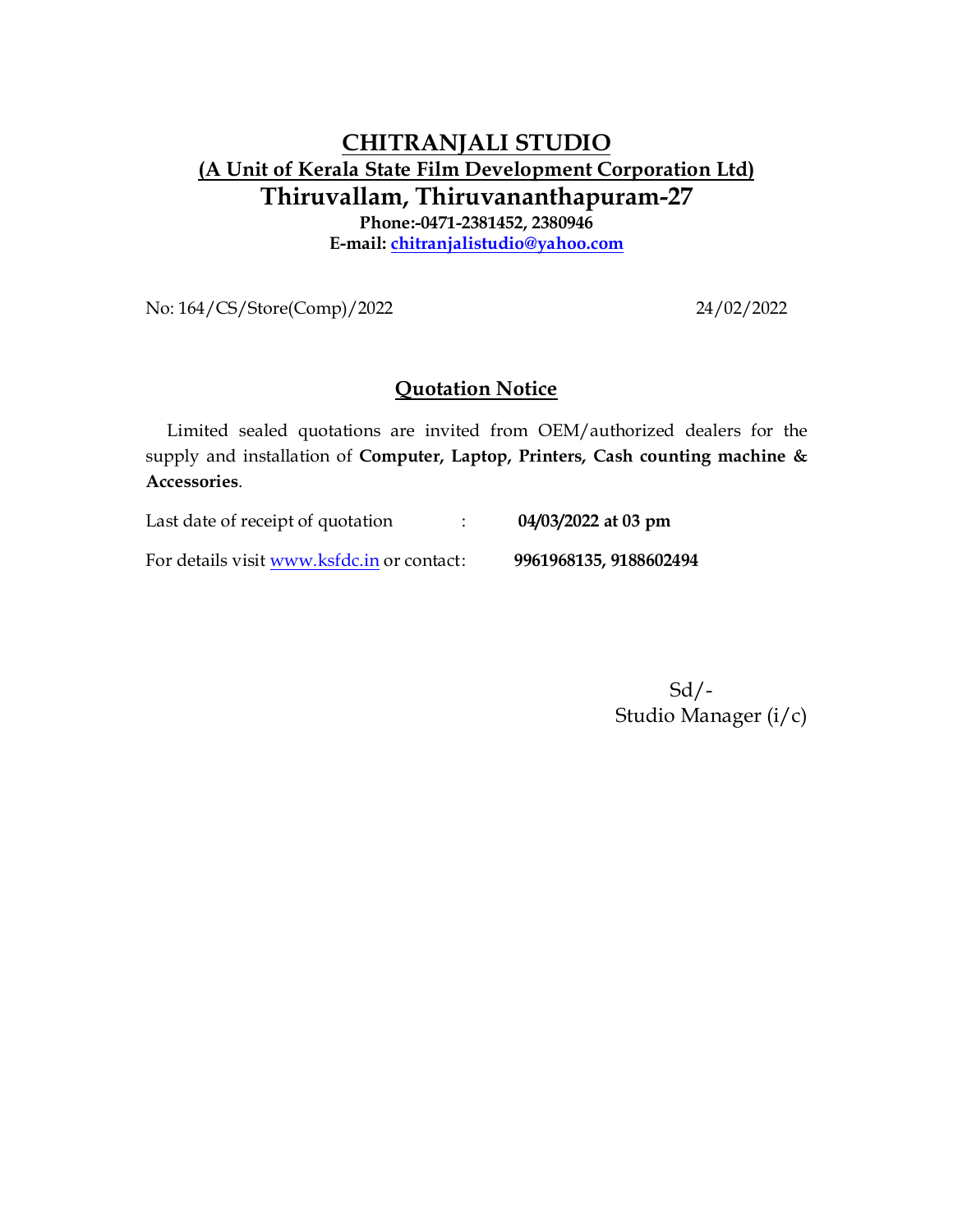## **CHITRANJALI STUDIO (A Unit of Kerala State Film Development Corporation Ltd) Thiruvallam, Thiruvananthapuram-27 Phone:-0471-2381452, 2380946 E-mail: chitranjalistudio@yahoo.com**

No. 164/CS/ Store(Comp)/2022 Dt. 24/02/2022

## **QUOTATION NOTICE FOR SUPPLY AND INSTALLATION OF COMPUTER, LAPTOP, PRINTERS, CASH COUNTING MACHINE & ACCESSORIES.**

1. Limited sealed quotations are invited for supply and installation of **Computer, Laptop, Printers, Cash counting machine & Accessories** for Kairali/Sree Theatre - Kozhikode, Chitranjali studio - Thiruvallam, Thiruvananthapuram & Kakkanad – Ernakulam.

Specifications

Supply and Installation of Computer, Laptop, Printers, Cash counting machine & Accessories.

| No. | <b>Item</b>                                                                                                                                                                                                                                                                                                                    | Unit   | <b>Base Rate</b> | Amount |
|-----|--------------------------------------------------------------------------------------------------------------------------------------------------------------------------------------------------------------------------------------------------------------------------------------------------------------------------------|--------|------------------|--------|
| 1.  | 11 <sup>th</sup> Gen Core i3 processor 8GB RAM<br>Windows 11 Home edition OS<br>512 GB SSD Hard Disc LED 22" FHD<br>Backlit IPS Panel monitor, Optical mouse<br>USB Keyboard Intel HD integrated<br>Graphics<br>3 year onsite warranty                                                                                         | 05 Nos |                  |        |
| 2.  | Laptop i5, 11 <sup>th</sup> generation 8 GB RAM, 512<br>GB SSD, MS Office, OS (Windows home)                                                                                                                                                                                                                                   | 1 No   |                  |        |
| 3.  | Cash Counting Machine with fake note<br>detector.<br>Mix value cash counting machine with<br>fake note detection. UV, MG, IR, Detection<br>during counting. Automatic half note,<br>chain note, double note detection.<br>Automatic start stop and clearing with<br>batching. Adding and self examination<br>display function. | $1$ No |                  |        |
| 4.  | A4 Colour Inkjet all in one printer Inktank<br>Print, scan, copy, ADF, Wirelessfunction,<br>print speed up to 23 ppm(black) and 22<br>ppm(colour), USB, Wifi, Bluetooth, LAN,<br>Mobile printing functions.                                                                                                                    | 1 No   |                  |        |

2. Item has to be delivered installed tested and commissioned at, Kairali/Sree Theatre - Kozhikode, Chithranjali studio - Thiruvallam, Thiruvananthapuram, & Kakkanad - Ernakulam,